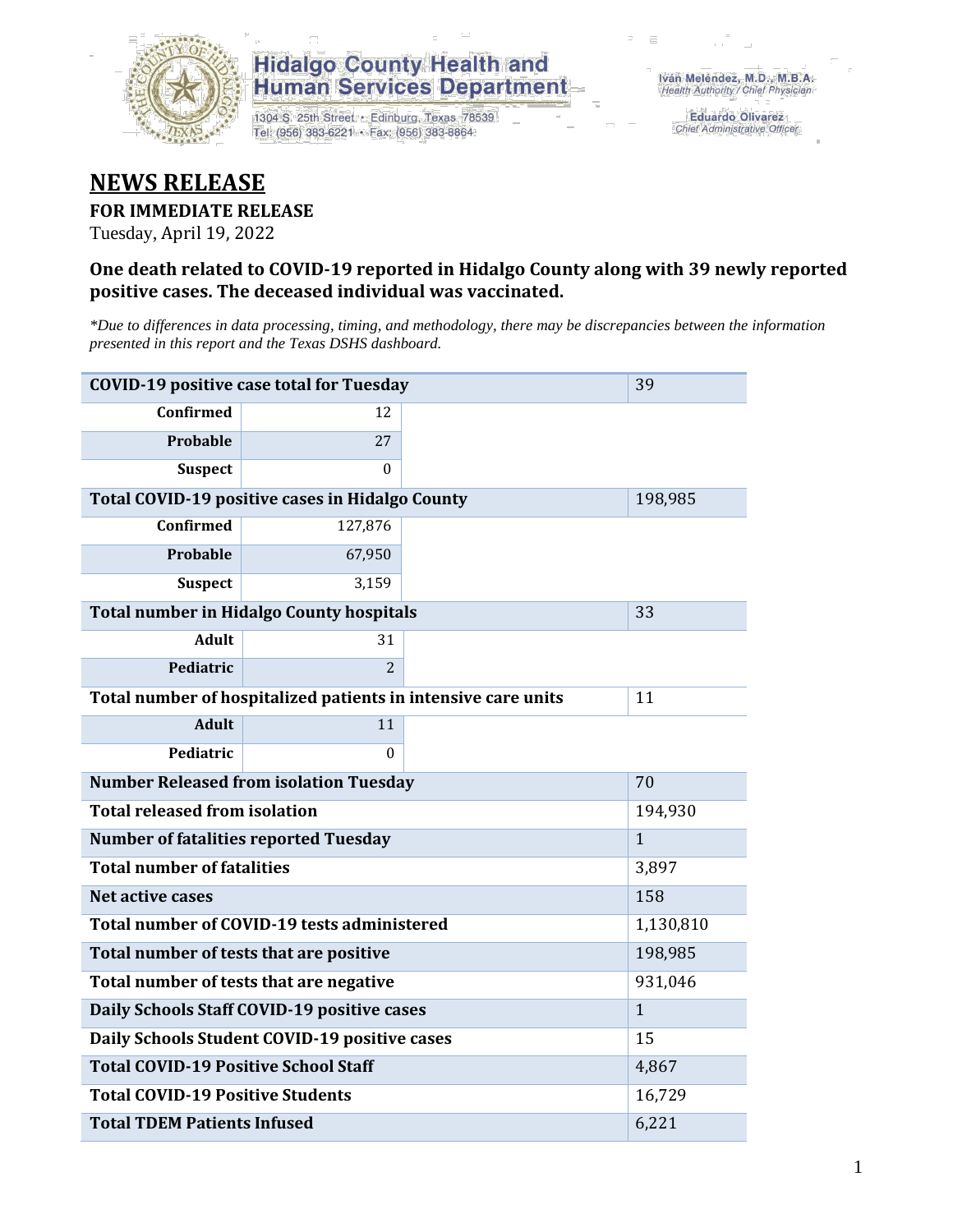

### **Hidalgo County Health and Human Services Department**

1304 S. 25th Street · Edinburg, Texas 78539 Tel: (956) 383-6221 · Fax: (956) 383-8864

Iván Meléndez, M.D., M.B.A. Health Authority / Chief Physician

> **Eduardo Olivarez** Chief Administrative Officer

*Hidalgo County uses the case status definition provided by the Texas Department of State Health Service's 2020 Epi Case Criteria Guide revised November 2020.*

- *1. Confirmed: A person who has tested positive through a molecular or PCR (oral or nasal swabs) test that looks for the presence of the virus's genetic material.*
- *2. Probable: A person who meets presumptive laboratory evidence through detection of COVID-19 by antigen test in a respiratory specimen.*
- *3. Suspect: A person who meets supported laboratory evidence through detection of specific antibodies in serum, plasma, whole body, and no prior history of being confirmed or probable case.*

*For more information of case status definition for COVID-19, please refer to:*

<https://www.dshs.state.tx.us/IDCU/investigation/epi-case-criteria-guide/2020-Epi-Case-Criteria-Guide.pdf>

| <b>Age Range</b> | <b>Number of Cases</b> |
|------------------|------------------------|
| $0 - 11$         | 11                     |
| 12-19            | 4                      |
| 20s              | 5                      |
| 30 <sub>s</sub>  | 4                      |
| 40s              | 4                      |
| 50s              | 4                      |
| 60s              | 6                      |
| $70+$            | 1                      |
| Total:           | 39                     |

#### Case Breakdown by Age Group: The death includes:

| <b>Age Range</b> |     | Gender            | City           |  |
|------------------|-----|-------------------|----------------|--|
|                  | 50s | Male <sup>®</sup> | <b>Mission</b> |  |